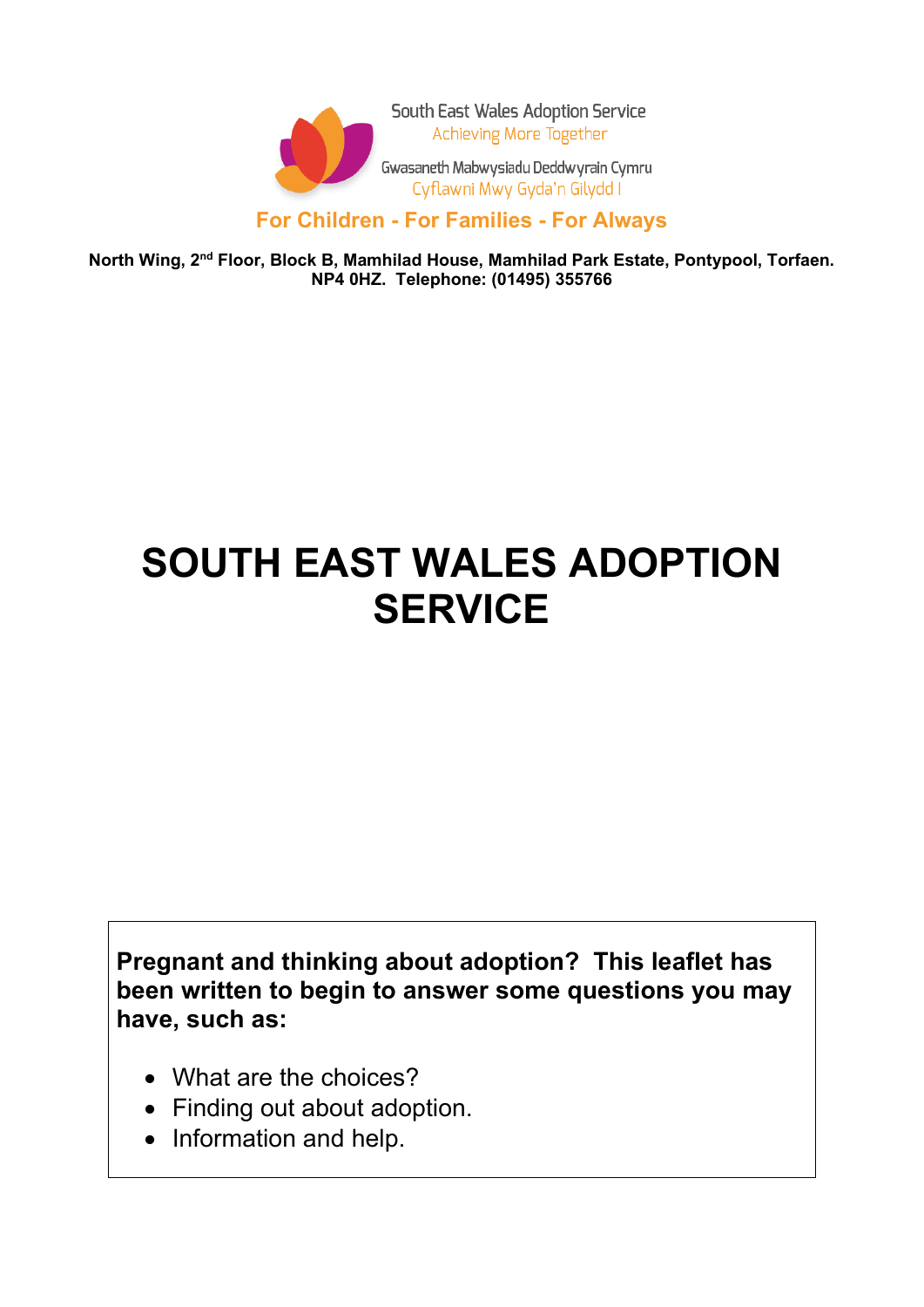### If you are pregnant and thinking about adoption

If you have just found out that you are pregnant you may be feeling very confused and worried about the future, particularly if your pregnancy was unplanned. It will be a time for you to make some important decisions.



You may be thinking about whether you would be able to look after the baby yourself, perhaps with the help of your partner or family, or whether you wish to terminate your pregnancy or the possibility of adoption.

It may help you to decide if you can discuss your situation with the baby's father or with your own family, but it's also useful to talk to someone who is not directly involved such as a social worker or counsellor and to get some expert advice on your options. Whatever you decide, there are people who can help you work out what to do and how you feel about it. There are some useful organisation contact details at the end of the leaflet.

# What is adoption? And what does it mean for me and my child?

Adoption is a way of providing a new family for a child who can not live with their birth family. Adoption ends the legal relationship between the child and the birth parents and establishes a new one with the adoptive parents. The arrangements for placing children for adoption must be made by adoption agencies. All local authority social services departments have an adoption agency as well as some voluntary agencies. Although the adoption agency makes the arrangements and places the child with the prospective adopters, only a Court can make an adoption legally binding by making an Adoption Order.

When children are placed for adoption with a new family, as their prospective adopters they spend a number of weeks living together and getting to know each other. After the child has lived with them continually for at least 10 weeks, the new family can then apply to the Court for an Adoption Order. The Adoption Order makes the arrangement permanent. The adoption legally changes the child's parents forever; the child then becomes a full member of the adoptive family as if they had been born to the adopters.

If your child is adopted you will no longer have any legal rights as their parent and you may not be entitled to see them again.

Adoption means changing parents permanently, as this is such an important thing to happen in a child's life the law requires adoption agencies and Courts to put the child's long term welfare first when they make decisions about adoption.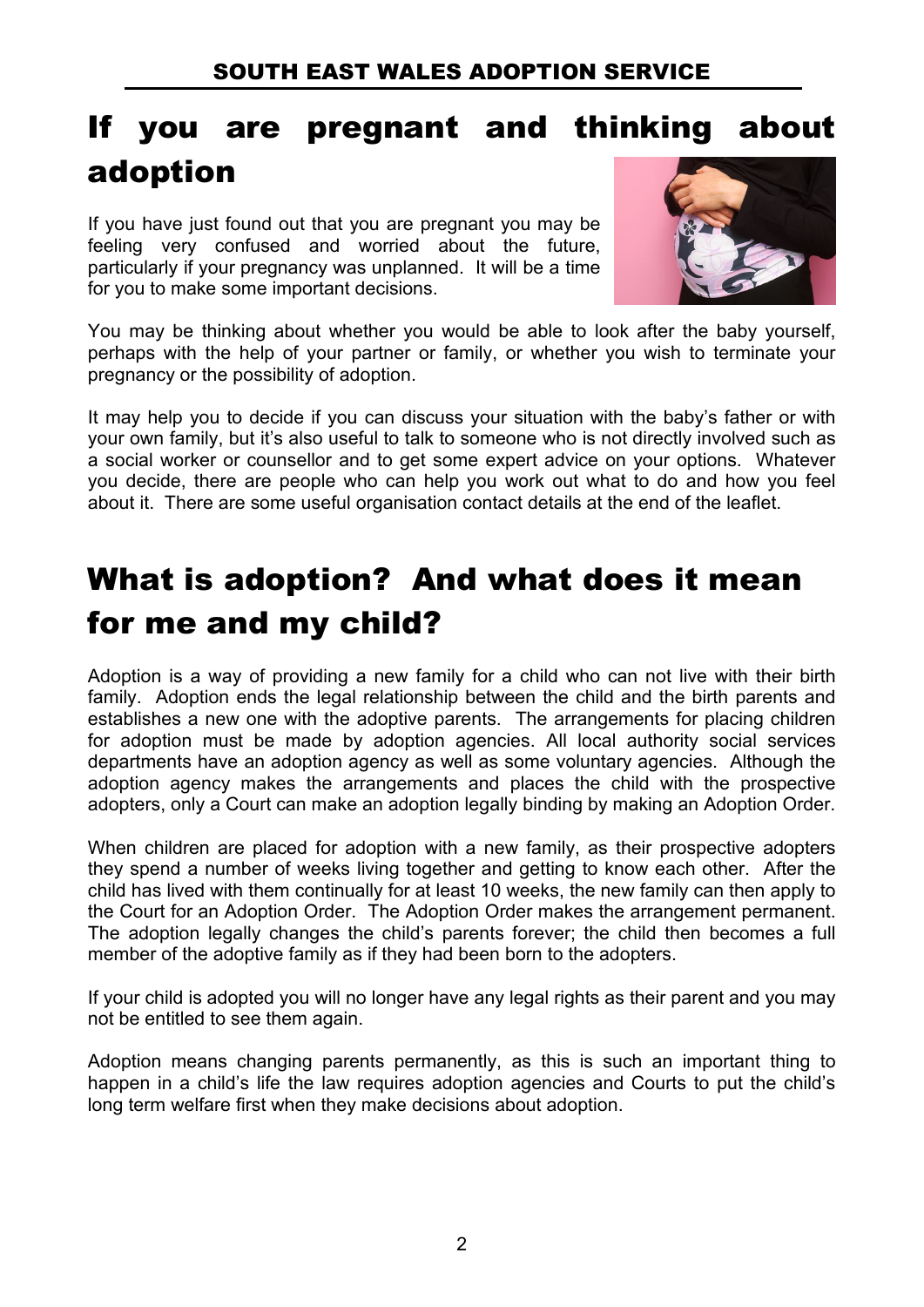# Support for you

When you or someone on your behalf notifies Social Services that you would wish to consider adoption for your child, you will be visited by a social worker to discuss your plans and options. You also become entitled to see an Independent Birth Parent Support Worker. The role of the support Worker is to provide independent advice, guidance, counselling and emotional support to birth parents. The support worker will ensure that you understand the process and your rights and can make sure that your views are heard. You can also have the opportunity to speak to a member of the South East Wales Adoption Service who can give you information on how families are found for children.

Your social worker will have automatically referred you to the service when your child's plan included adoption.



An Independent Birth Parent Support Worker will contact you to offer to arrange a visit. It is up to you whether or not to meet them, but most parents find it useful and helpful. If you decided not to see them now you can change your mind any time in the future.

### How is an adoption arranged?

If you decide that adoption is right for you and your baby; your social worker will ask you for some personal information about yourself, your family and your family's health. The social worker will also want to know about the father of your child and if it is possible to talk to him.

Although preparation for adoption can begin before your child is born, nothing will be definitely arranged until after the birth, plans may be made for who will look after the baby following its birth such as temporary foster carers. You will be completely free to change your mind.

Before the adoption agency can arrange an adoption for a child they must have either the parent's formal consent or a special order from a court called a placement order.

Once your child is born, you cannot give consent for your child to be placed for adoption until six weeks after the birth, however if you do not wish to look after the baby yourself you can give consent for your baby to be looked after on a fostering basis until six weeks have passed. During that time you will have the chance to think about whether you would like to see or spend time with your baby.

If you give consent to your child being placed for adoption, the adoption agency will then arrange to find a suitable family and place your child with prospective adopters.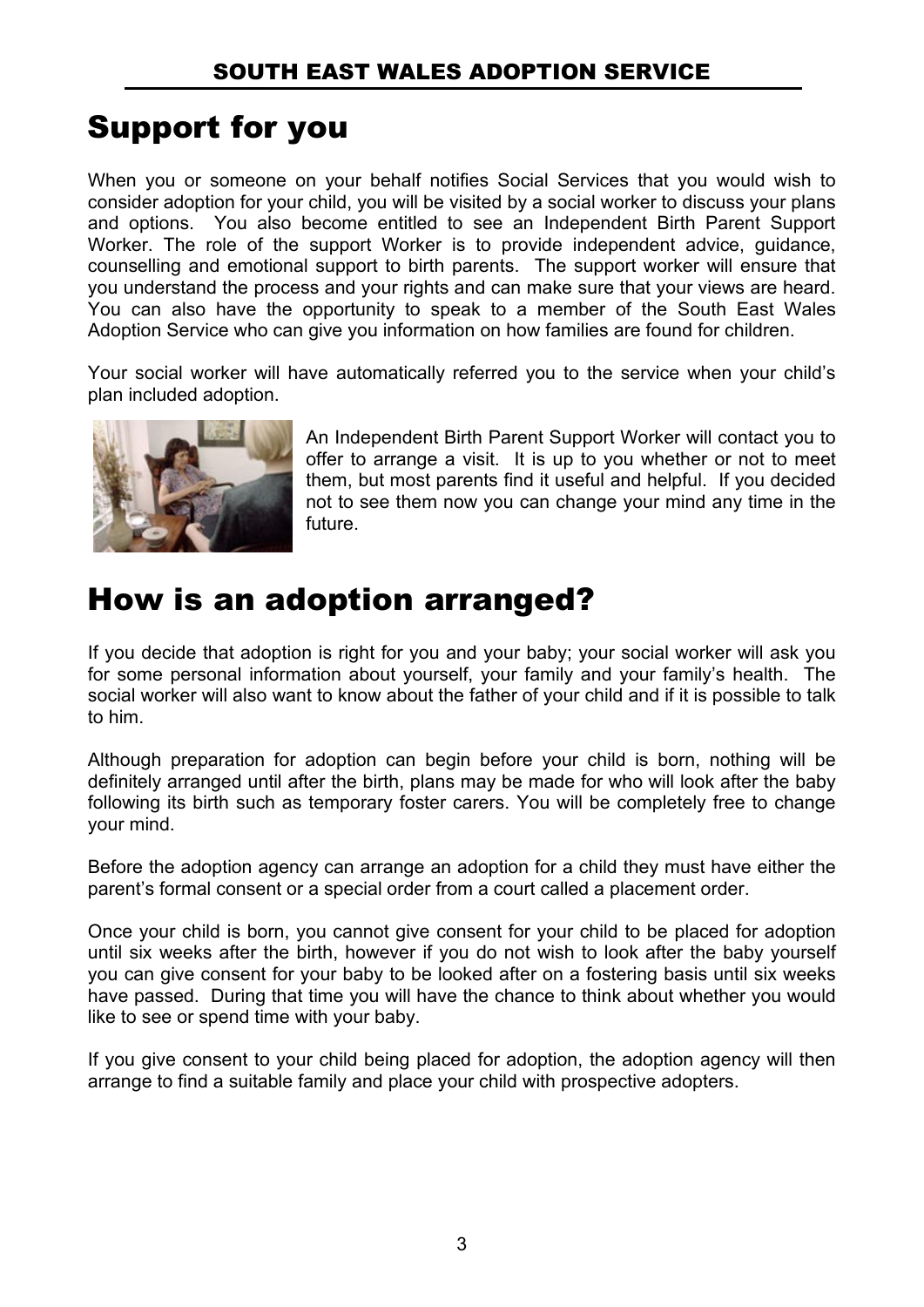### Giving consent for an adoption

There are a number of steps and options that you need to think about before you give your consent to an adoption.

If you decide to 'consent' or 'give your permission' for your child to be adopted, there are a number of things you need to know.

- You cannot give your formal consent until your child is six weeks old.
- You can only give your formal consent to your child being placed for adoption and later adopted if the Local Authority do not have a care order or placement order or have applied for one in respect of your child.
- Both parents must consent for their child to be placed for adoption if they share parental responsibility for the child (see the section on 'Do both parents have to agree and give consent?' later for more details).
- You can withdraw your consent by notifying the adoption agency at any time up until the point where prospective adopters apply for an adoption order.

There are two stages to giving consent for adoption:

- 1. The first stage is deciding to give consent for the adoption agency to place your child with prospective adopters. You can give consent to placing your child with specific adopters who have already been identified or consent for the agency to place your child with adopters chosen by the agency.
- 2. The second decision is whether you wish to give your advance consent to the making of an adoption order in the future, at the same time you can say if you do not want to be notified when an application for an order is made.

You should talk through these options with your social worker to decide what the best option is for you and your child.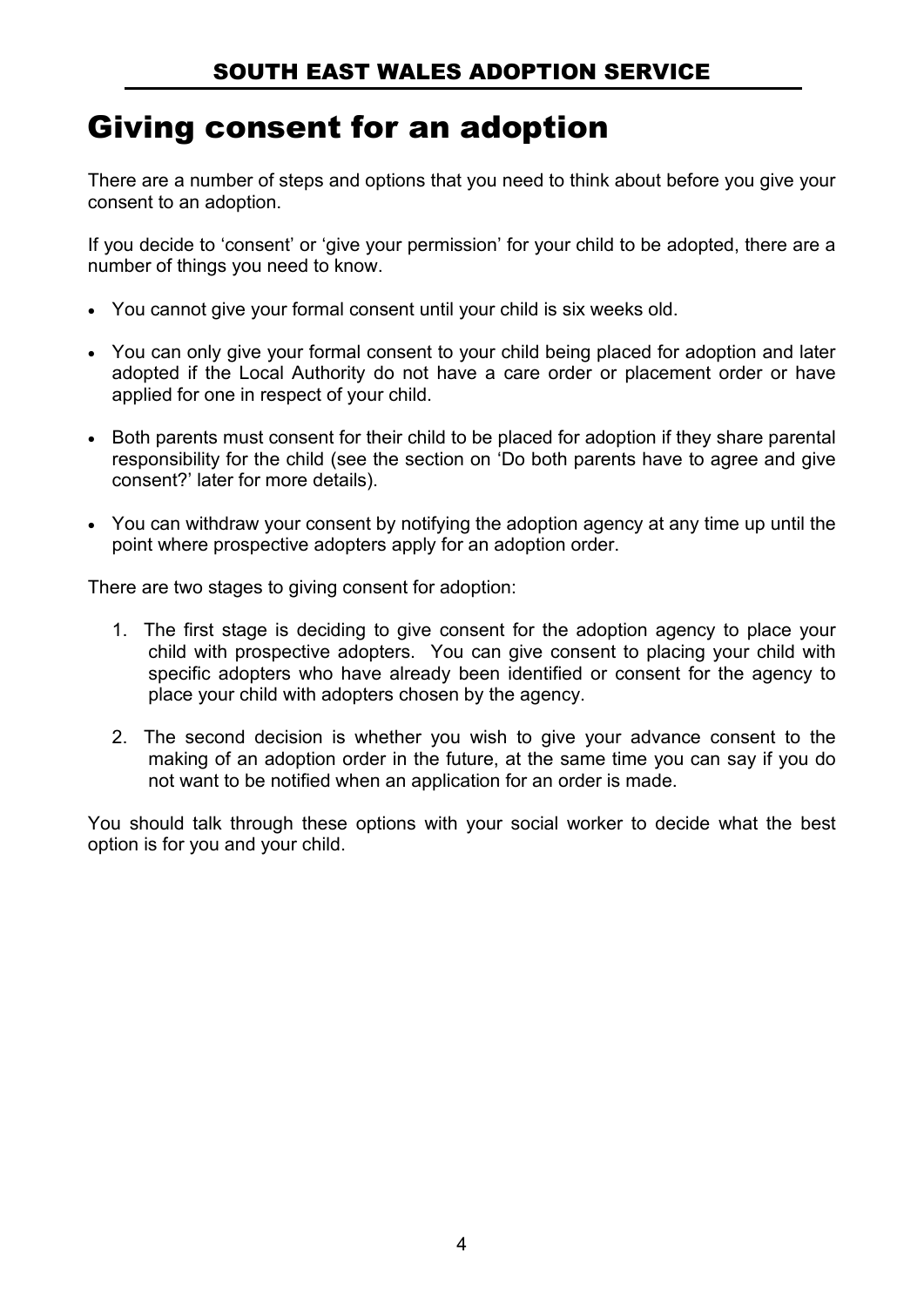#### Can I change my mind?

You can withdraw your consent and ask for your child to be returned anytime by notifying the agency (Social Services), the adoption agency will notify the prospective adopters who must return the child within 14 days, however, if the prospective adopters have already applied to court for an adoption order or the Local Authority have since obtained a placement order, then your child cannot be returned to you without permission of the court. Once the adoption process has got to this advanced stage, it is unlikely the court will allow your child to return unless there are exceptional circumstances.

Although you can withdraw your consent up until a certain point, you must be very sure that when you give consent that you are certain that it is the right thing for you and your child. Changing your mind later once your child has been living with the prospective adopters can be very unsettling for you and your child and distressing for all concerned. For these reasons giving consent is taken seriously and you will be asked to sign consent papers which will be witnessed by an officer of the court (a Children and Family Court Advisory Support Service, CAFCASS officer) who will also want to ensure that you fully understand the implications of adoption.

### Do both parents have to agree to adoption and give consent?

Consent to adoption must be given by both parents if they share parental responsibility. All mothers automatically have parental responsibility. The child's father only has parental responsibility in the following circumstances:

- if he was/is married to the mother at the time of the child's birth:
- he is named as the father on the child's birth certificate;

or

• if he has acquired parental responsibility for the child by applying to court.

If the father does not have parental responsibility then only the mother's consent is needed, however if the father later acquires parental responsibility then he can withdraw the consent if he chooses. If the child's father does not agree to an adoption then the court may have to decide whether it thinks adoption or a life with the father would be best for the child.

In all cases, the adoption agency and court will want to know his views on the proposed adoption of his child and if possible to have some information on the father, to be passed on to the adopters for the child's future. We know from adopted people how important information about their birth parents is to them.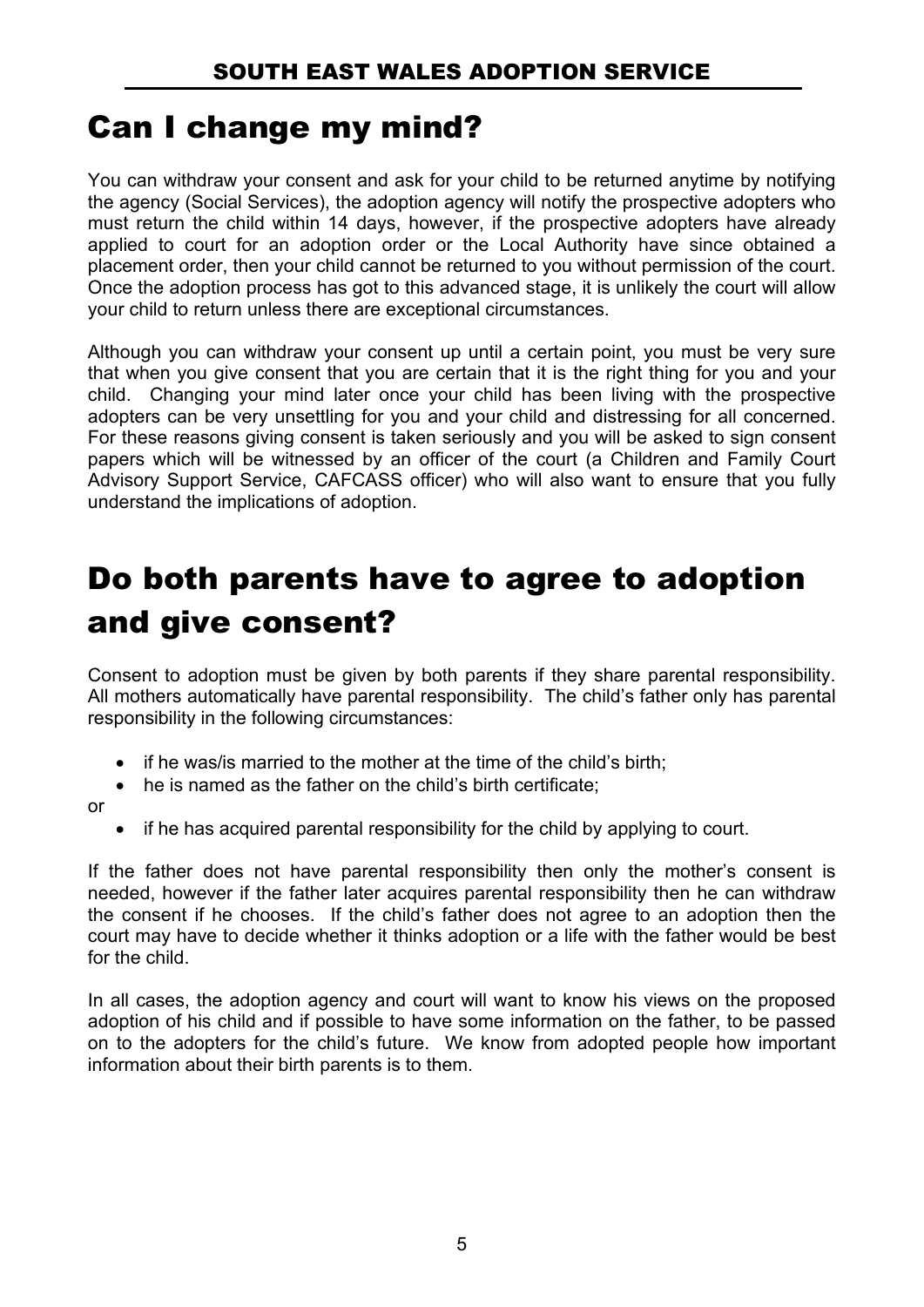### Who might adopt my child?

There are many different types of adopters from different backgrounds and with different experiences. Some adopters are married, single or living together and some may already have children. The important thing is about matching the right family to each individual child's needs.

All adoptive families have to be thoroughly checked and assessed. We ask them for all sorts of information about themselves and their background and we try to make sure we understand what kind of upbringing they would offer your child.

We have to be certain that they will be able to meet your child's needs and care for him or her properly. A lot of thought goes into choosing the right family.

### How are adoptive families found?

The social workers use a number of ways to find the right family for a child. Some adopters come from the local area and have been assessed by the South East Wales Adoption Service, and some come from other Local Authorities and agencies. In some cases where families cannot be found in the local area, the child is referred to the Wales Adoption Register, who will search for suitable adoptive families for the child. For some children, finding the right family requires featuring them in a special magazine for prospective adopters. If this needs to happen for your child your social worker will speak to you more about this.

# Can I be involved in choosing who will adopt my child?

Although you cannot choose the family yourself, you can inform your social worker or Birth Parent support worker if there is anything special you would like us to have in mind when choosing a family for your child. You might for example want your child to have a particular religious or cultural upbringing, or you might be anxious that he/she should not be the only child in the new family, or that they should have the opportunity to develop any special interest such as singing or dancing. We cannot promise to do as you wish, but we will certainly take your wishes into account and do our very best to meet them.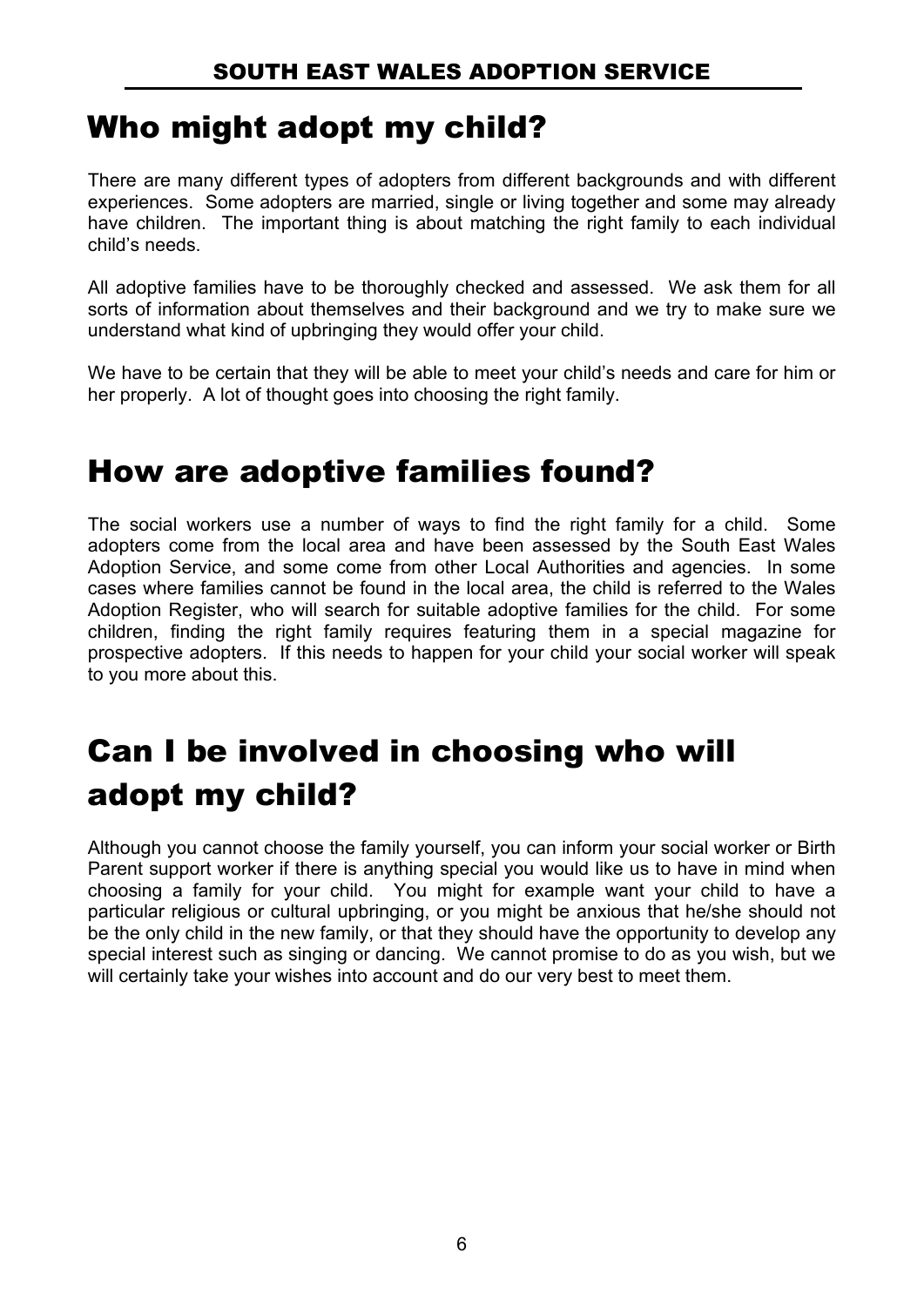# Can I see or keep in touch with my child if he/she is adopted?



Depending on the circumstances, it is usually felt that it is in the best interest of most children to have some form of indirect contact with their birth family members. This is usually in the form of 'letterbox' contact.

Letterbox contact involves the birth family sending a letter and sometimes a photograph to the child once or twice a year. Depending on the child's age the child or the adoptive parent sends a letter in return to the birth family with news on the child's progress. These letters are sent to the South East Wales Adoption Service first who check that they are ok and then send them onto the adopter or birth family.

In some situations, it may be felt in the child's best interest to have face to face contact with their birth family. This could be with birth parents, grandparents, siblings or aunts and uncles etc. This, however, only usually happens where a child is older and there is a good bond to the birth family members.

In most cases, the contact arrangements are made by an agreement between the birth family, the adopters and Social Services. In some cases a 'contact order' can be made in Court to secure the arrangements in the future.

You will need to talk to you social worker or independent worker about your wishes for contact arrangements if your child is adopted.

# If my child is adopted will they know about me?

All adopters are encouraged to explain to the child about their adoption, even if they are adopted as babies. To help ensure that your child understands about why they were adopted, the social worker will give the adopters written information and a 'life story' book for your child.

Most children as they are growing up like to hear about their birth parents and birth family and see photographs of them.

You can help your child with this by telling your social worker or independent worker as much as you can about yourself and your family. Information about you and your family's health will also be important for your child's future.

Sharing your personal information can often feel difficult; however the most important thing is that it will help your child in the future. Any information you have is important to your child.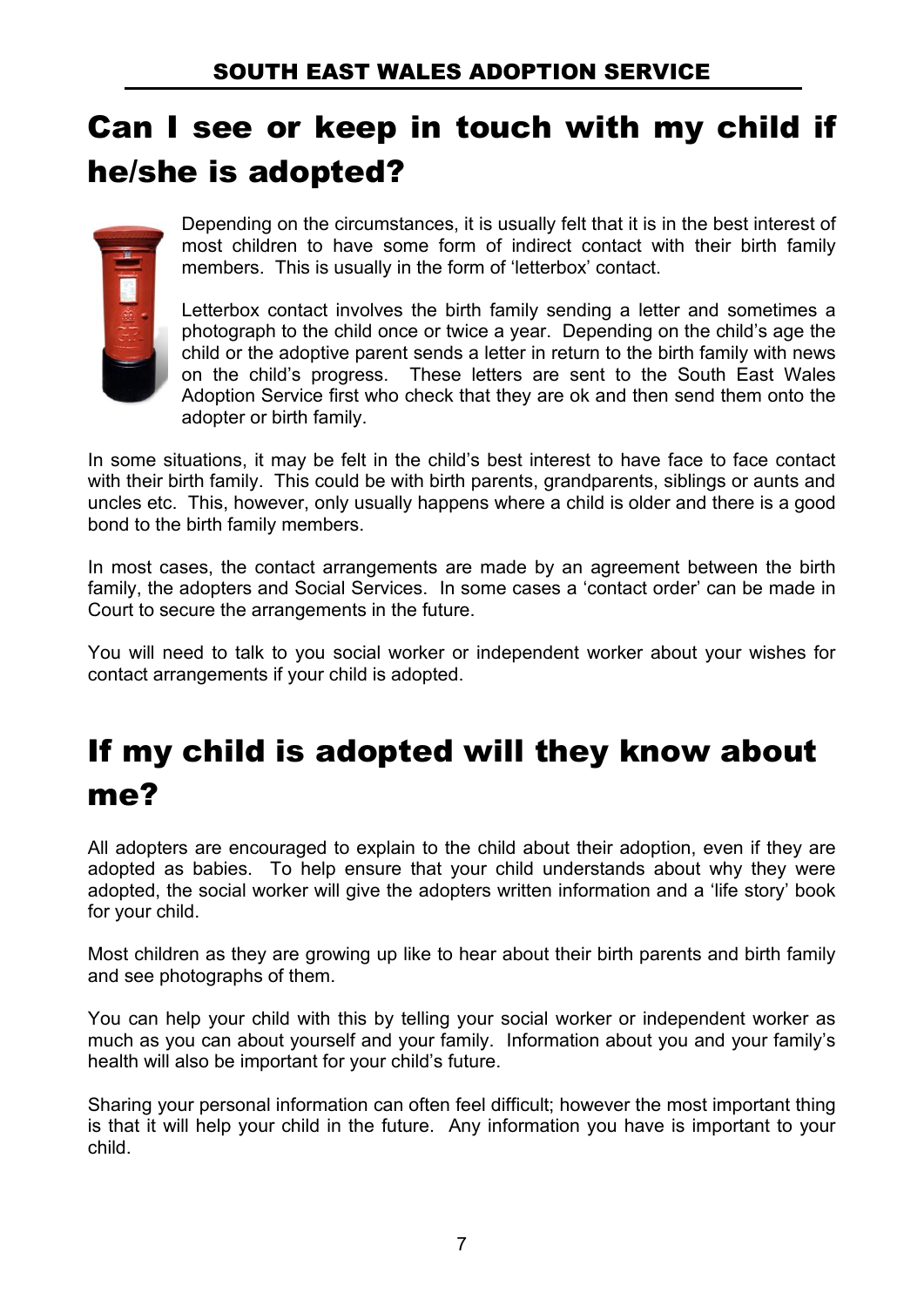#### SOUTH EAST WALES ADOPTION SERVICE

Adopted children and adults explain that knowing about their birth family is an important part of their identity. They like to know things about their birth parents, such as what they look like, what their hobbies and interests are, favourite colours, food, music and many everyday things, as well as the reason they were unable to live with them.

What your child is told about you in the future, you can contribute to now by sharing your information with the social worker or the independent support worker.

#### Will my child be given a new name?

In most cases, adopters are encouraged to keep the child's first name but the child's last name (the surname) is changed to the same as the adopters when the adoption order is made. Sometimes if the child is very young, the adopters may decide to change the child's first name as well as the surname. The final decision is with the adopters

### What can happen in the future when my child is 18?

Once an adopted child has reached the age of 18 the law allows birth family to ask adoption agencies to contact an adopted person on their behalf. This is known as an intermediary service. Adoption agencies can try to trace an adopted person and then get in touch with them to ask if they would like to have contact with a member of their birth family. Anyone who is related by birth to an adopted person can ask for this service, for example birth parents, grandparents, siblings and aunts or uncles etc. When the adoption agency contacts the adopted person it is always up to the adopted person whether or not they want to accept contact. No contact details or information will be given to the birth relative unless the adopted person gives their permission. In some cases an adoption agency may decide not to make contact with an adopted person if they believe it may put the person at risk or is inappropriate. They would discuss the reasons with you.

When an adopted child reaches 18 they are legally entitled to have access to their original birth certificate which will have on it their original birth name (if it has been changed) and the full name of their birth parent and address at the time of the birth. Some adopted adults use this information to try and find their birth parents, or they can ask an adoption agency to find and contact their birth family on their behalf. However, not all adopted adults wish to trace their birth family, many wait a number of years until later adulthood and some do not wish to trace birth family at all.

There is also a national adoption contact register on which an adopted adult and their birth family can register their wish to get in touch. This only applies to adopted adults over the age of 18. The register will notify each party only if they both register and will depend on you providing an up to date address at all times. The contact details for the register and other similar organisations are at the back of the leaflet.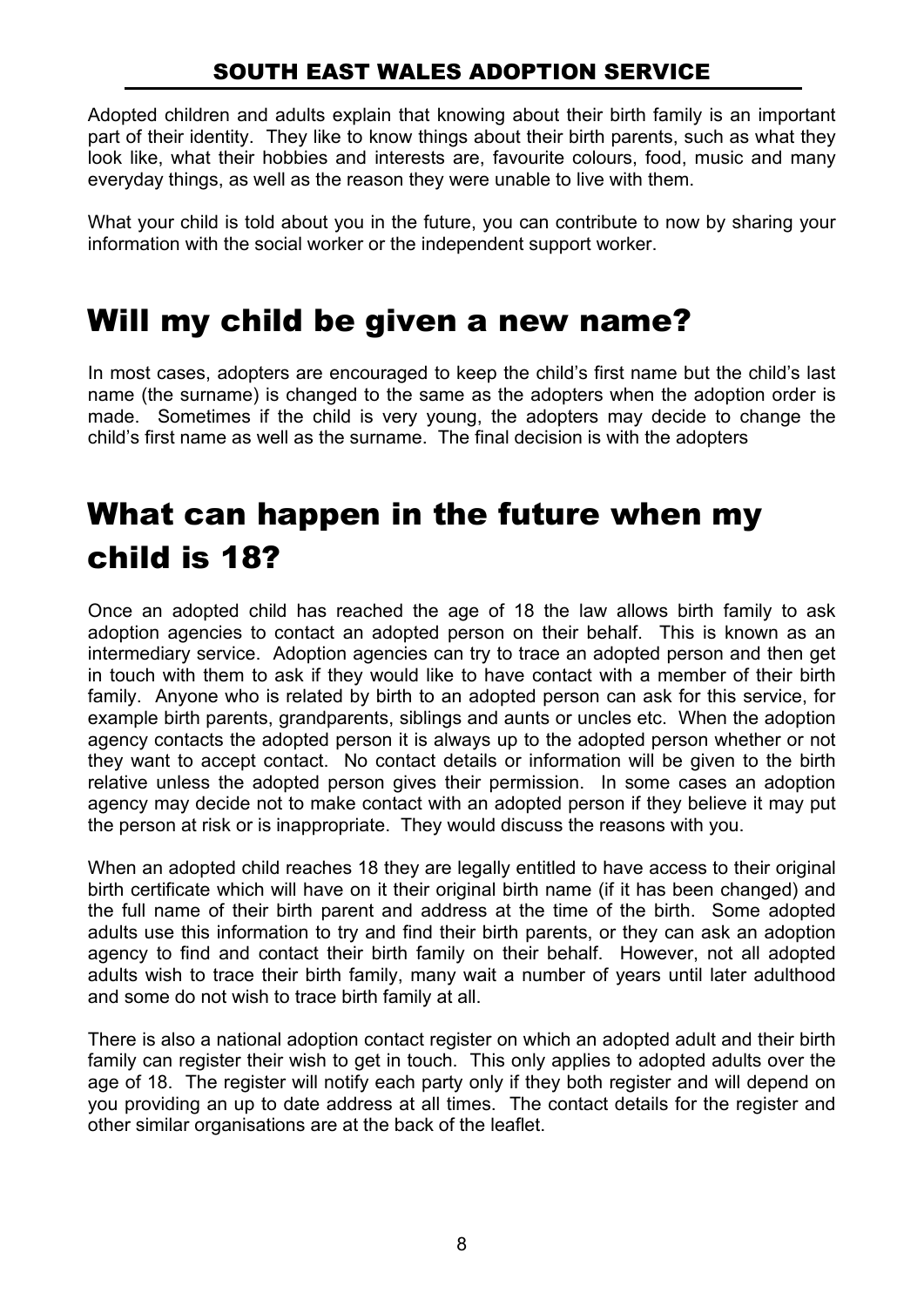### Coping after the adoption

Birth parents experience deep and often painful feelings at the loss of their child to adoption. Feelings of grief and sadness are natural. Support and counselling is available to all birth parents following an adoption. This counselling can be available at a time when you need it most. Sometimes it is needed immediately following an adoption, sometimes months or years later and sometimes at a number of repeated occasions. You can request independent counselling and support at any time by contacting the South East Wales Adoption Service on 01495 355766.

#### Summary of the stages towards adoption

Before Social Services can place your child for adoption and before anyone can adopt him or her, there are a number of stages that must happen first. At each stage your views will be taken into consideration.

#### **1st stage – Adoption Report (CAR)**

The social worker must write an adoption report about you, your family and your child. This is called the Child's Assessment Report (CAR).

#### **2nd Stage – Adoption Panel**

The child's CAR must then be sent to the Local Authority's Adoption Panel. The Adoption Panel are a group of professional and independent people who will meet and read the CAR and then make a recommendation on whether your child should be placed for adoption. This recommendation is passed to the 'decision maker' who is the Assistant Director who makes the Social Services' final decision.

#### **3rd Stage – Giving Consent to Adoption**

Before your child can be placed for adoption you will need to give formal signed consent. This will be witnessed by a CAFCASS officer (a court officer). You can not sign your consent until your child is at least 6 weeks old.

#### **4th Stage – Finding adopters for your child**

Social Services will begin to arrange for your child to be placed with an adoptive family. If your child is being adopted by the foster carers then the placement will change from a fostering placement to an adoptive placement. The prospective adoptive family that Social Services has found for your child will be presented to the Adoption Panel for recommendation and then approval for the particular placement to go ahead.

#### **5th Stage – The child is placed for adoption**

Following introductions and time spent getting to know one another; your child will go to live with the new prospective adoptive family.

#### **6th Stage – Adoption Order**

Once your child has lived with the prospective adoptive family for 10 weeks the prospective adopters can apply to the Court for an Adoption Order.

You will be notified when this happens unless you have said you do not want to be.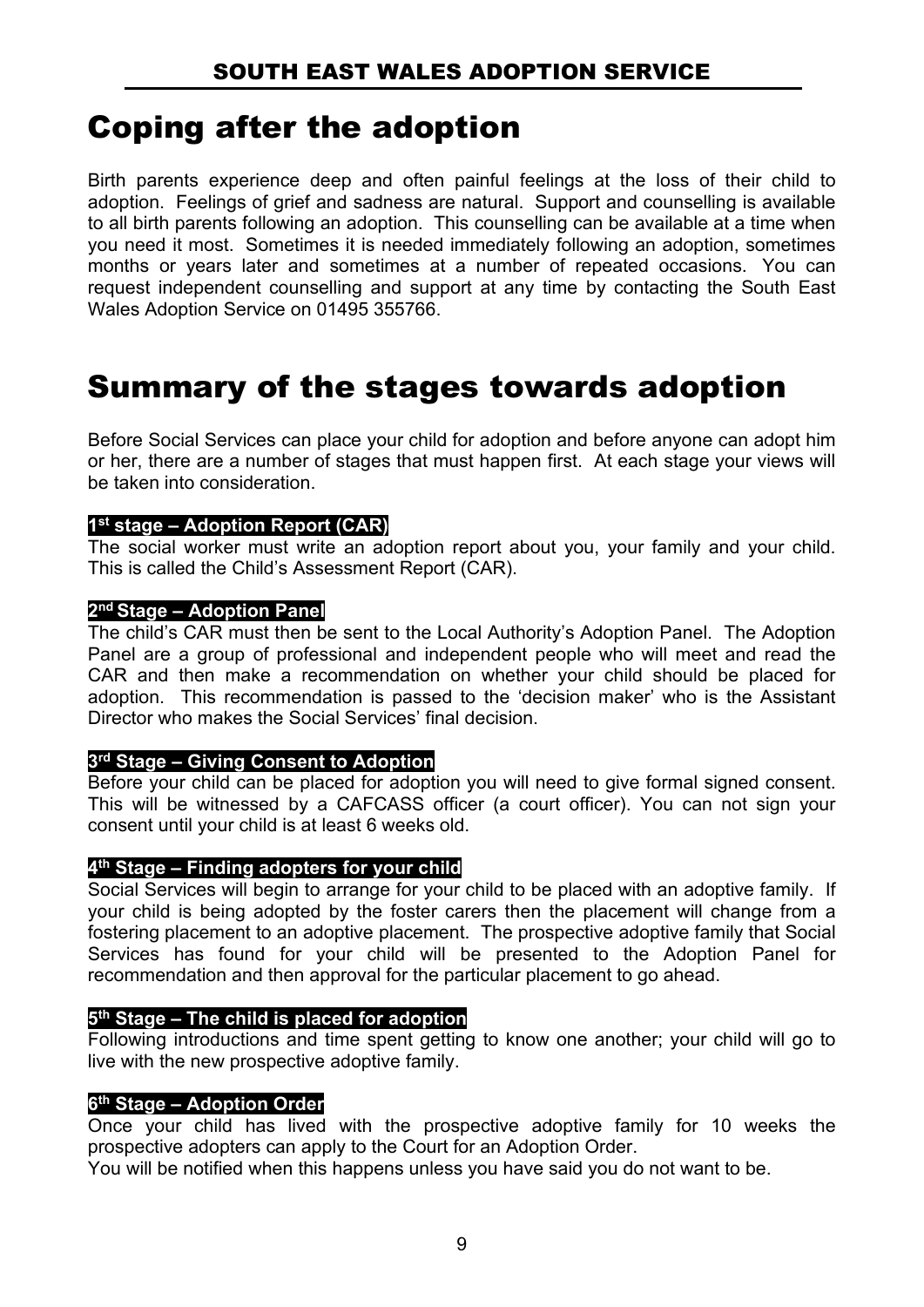#### SOUTH EAST WALES ADOPTION SERVICE

The Judge will consider how well your child has settled with his or her new family and then in the vast majority of cases will make an Adoption Order. The Adoption Order is final and makes the adoptive family the new legal parents of the child and removes the legal rights from you.

#### Useful Contacts

To discuss your situation with an adoption social worker and for further advice, support or information please contact:

South East Wales Adoption Service Tel: (01495) 355766 adoption@blaenau-gwent.gov.uk

#### **Organisations which can help if you are still undecided about continuing your pregnancy:**

British Pregnancy Advisory Service (BPAS), Austy Manor, Wootton Wawen, Solihull, West Midlands, B95 6BX Tel: (01564) 793225 www.bpas.org *Information and counselling on unplanned pregnancy.*

Brooke Advisory Centres, 421 Highgate Studios, 53-79 Highgate Road, London, NW5 1TL Tel: 0800 018 5023 www.brooke.org.uk *Free confidential advice for people under 25.*



Family Lives Helpline: 0808 800 2222 E-mail: askus@familylives.org.uk Website: www.familylives.org.uk/ *Free support, information and advice about all aspects of family life*

#### **Adoption Organisations:**

AFA Cymru 25 Windsor Place Cardiff CF10 3BZ Telephone No.: 029 20761155 Website: www.afacymru.org/